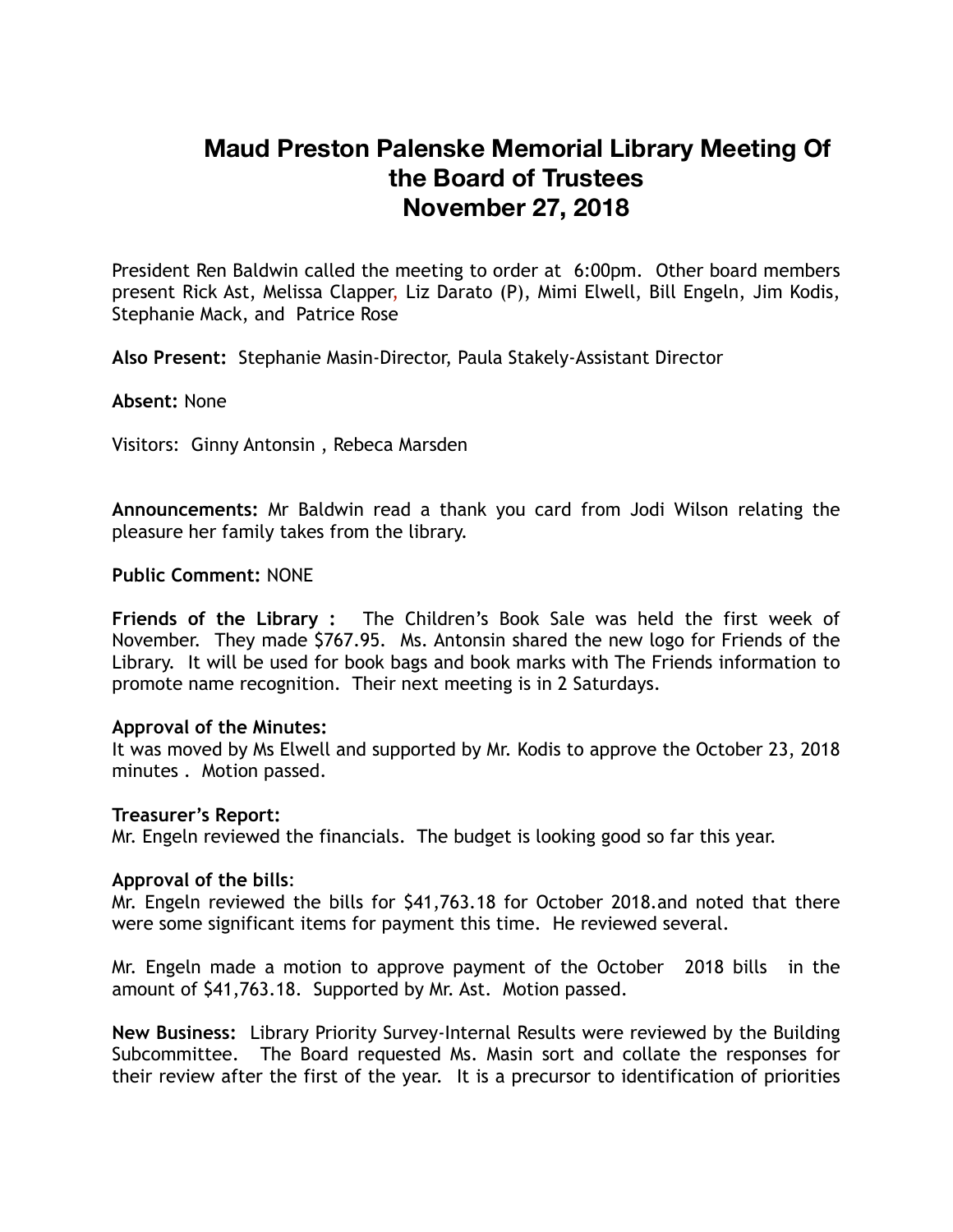for a Marketing Survey. It was noted that the preliminary review showed many commonalities between staff and Board responses.

Animal Aid Reindog Fundraiser - Event Room Use Request Moved by Mr. Kodis supported by Ms Elwell to let Animal Aid use the room. Motion Passed.

**Old Business:** Attorney Feedback - Mr. Engeln noted that the City Attorney and the Library attorney have both offered an opinion on Title to the property and who owns the building. Both say the city owns the property and there are no deed restrictions limiting it to library use. Both believe the building is owned by the city, relying on the theory that when something is placed on the land, it is affixed to the land and ownership falls to the landowner. Mr. Engeln believes there may be a leap of faith here because the money was given to the library Board. So the first question of ownership is who paid for it, controlled and built the Library.

 Mr. Engeln looked at the title search documents. Their is a concept of adverse possession where title to land can be lost through squatters rights. It occurs when the squatters take possession, occupy and act like an owner, and the real owner does not ask them to leave. After 15 years a court could grant statutory or adverse action. Permission will kill the adverse action. He feels permission was probably not granted within that 15 year timeframe.

Mr Engeln noted that his comments are not a legal opinion. There is no intent to create an adversarial position with the city. And, he would recommend consultation with the library attorney(s) before the Board take any action

Board members will review the White Paper documents being sent out.

Mr. Engeln questioned whether it would be better for the library to own the land and the building or whether "we're better off just as we are". Mr.Baldwin said relations with the city are "relatively improving," and noted that the District Library discussion "is still out there."

Ms.Masin advised that the Fire Panel repair is still in progress

## **Director's Report: (Including Statistics)**

Ms. Masin noted that the new microfilm reader and computer are up and running in the Genealogy Room. This item and several genealogy books were purchased with the George Jaeger donation. The "Adulting" series has been opened up to 20 something patrons per user request, and the series is well attended..

The Annual Appeal letter has been sent out and copies will also be made available on giving Tuesday at the Library. The Library is also participating with Fandomfest and has scheduled a fundraising night with Silver Harbor.

Ms. Masin said she wanted to make "a donation from myself" for a mural by the Children's Library. The High School and Middle School Art classes are conforming to a strict curriculum" and could not take part. Another option may be Sophia Pavese, a high school artist. Ms. Masin passed around a scrap book with samples of Ms. Pavese's work.

## **President Comments:**